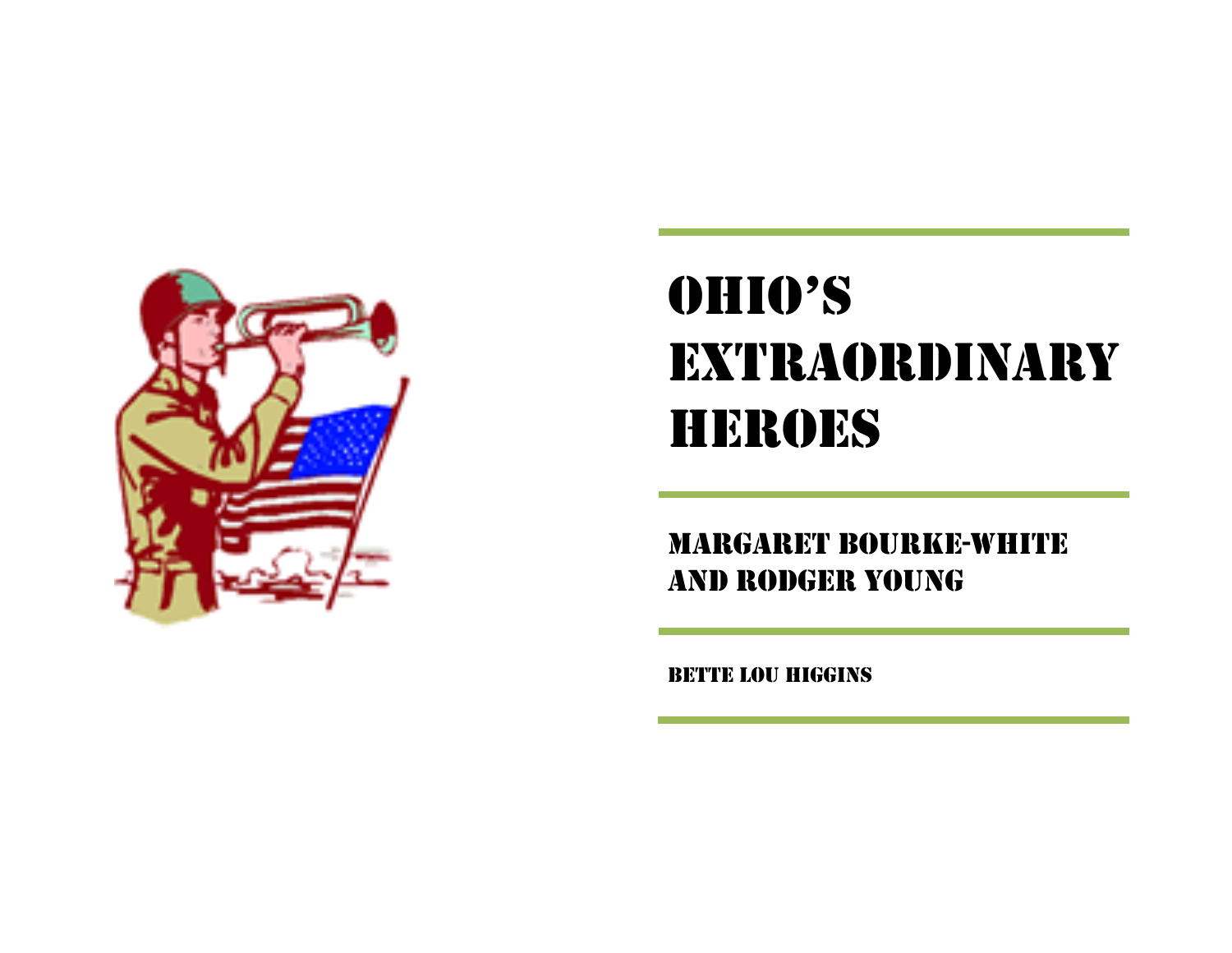# OHIO'S EXTRAORDINARY

## HEROES

#### BY: BETTE LOU HIGGINS

© 2006, 2014

Eden Valley Enterprises

1250 East River St.

Elyria, Ohio 44035

Copyright 2006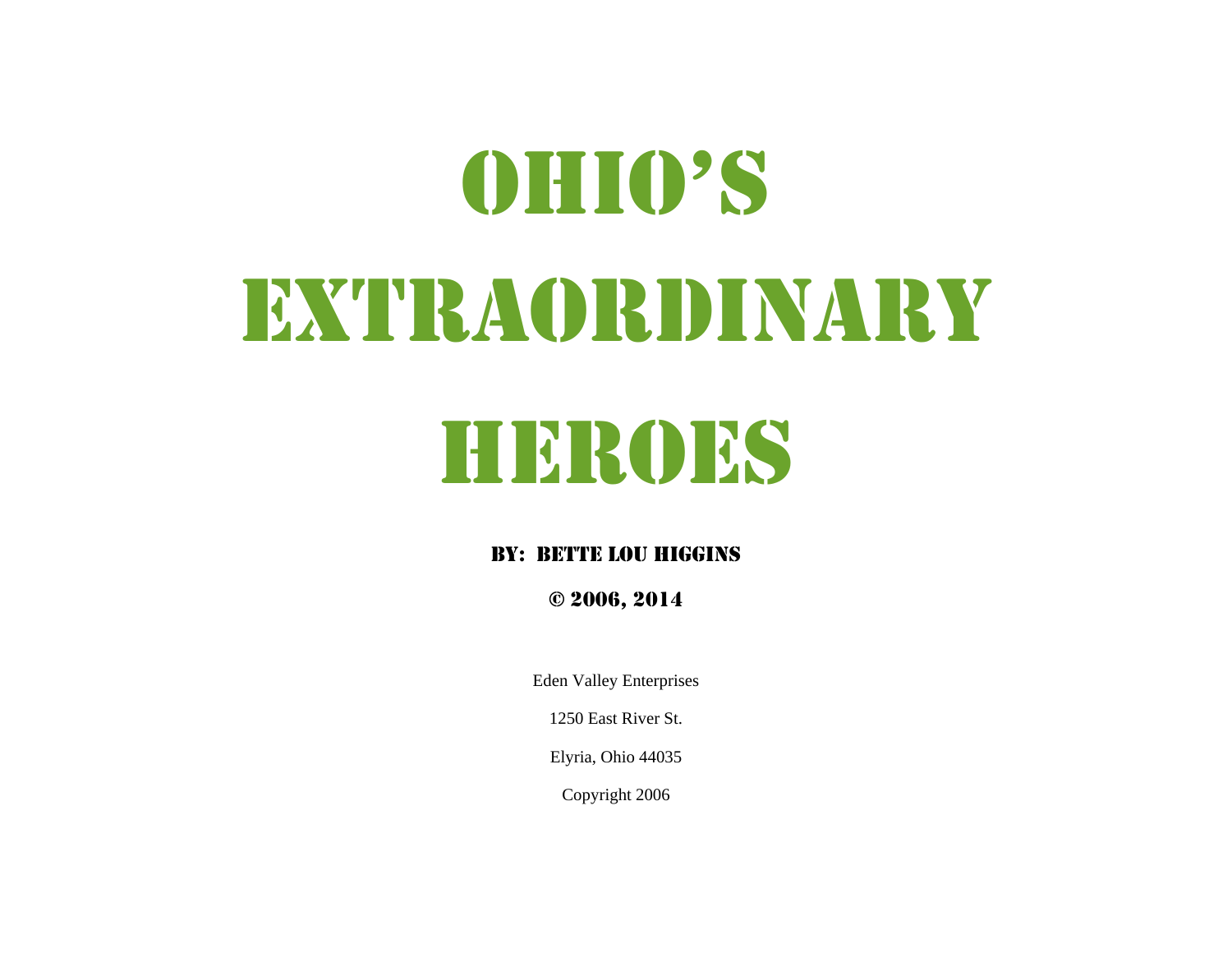

## MARGARET BOURKE WHITE GOES DOWN WITH THE SHIP

From: "Ordinary People In Extraordinary Times: Stories of WWII

By: Bette Lou Higgins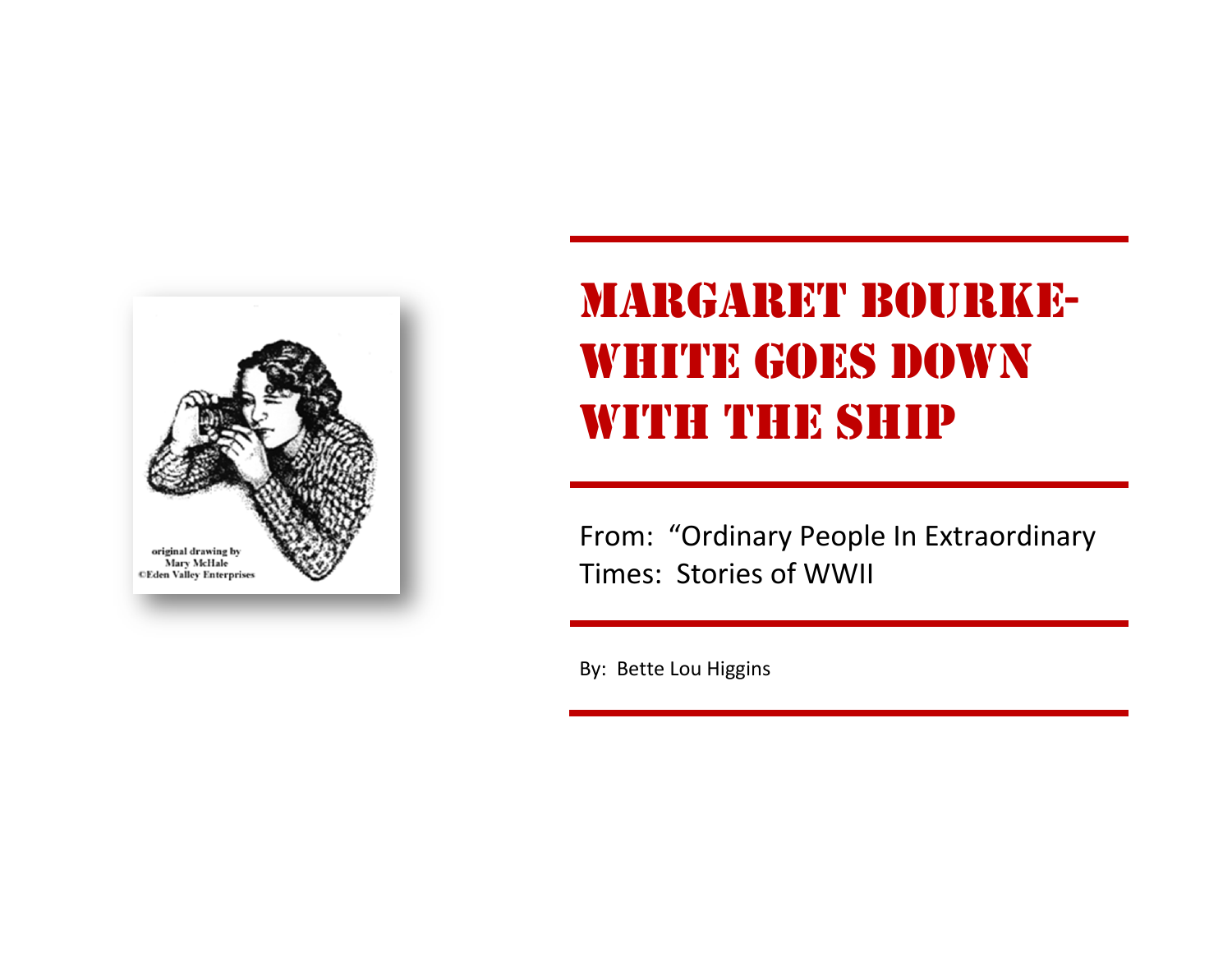#### MARGARET BOURKE-WHITE

#### GOES DOWN WITH THE SHIP

*From: "Ordinary People In Extraordinary Times: Stories of WWII*

By: Bette Lou Higgins

Based on the Eden Valley program MEET MARGARET BOURKE‐WHITE by Shelley Pearsall

Illustration by: Mary McHale

Copyright 2004

Eden Valley Enterprises

1250 East River St.

Elyria, Ohio 44035

© 2004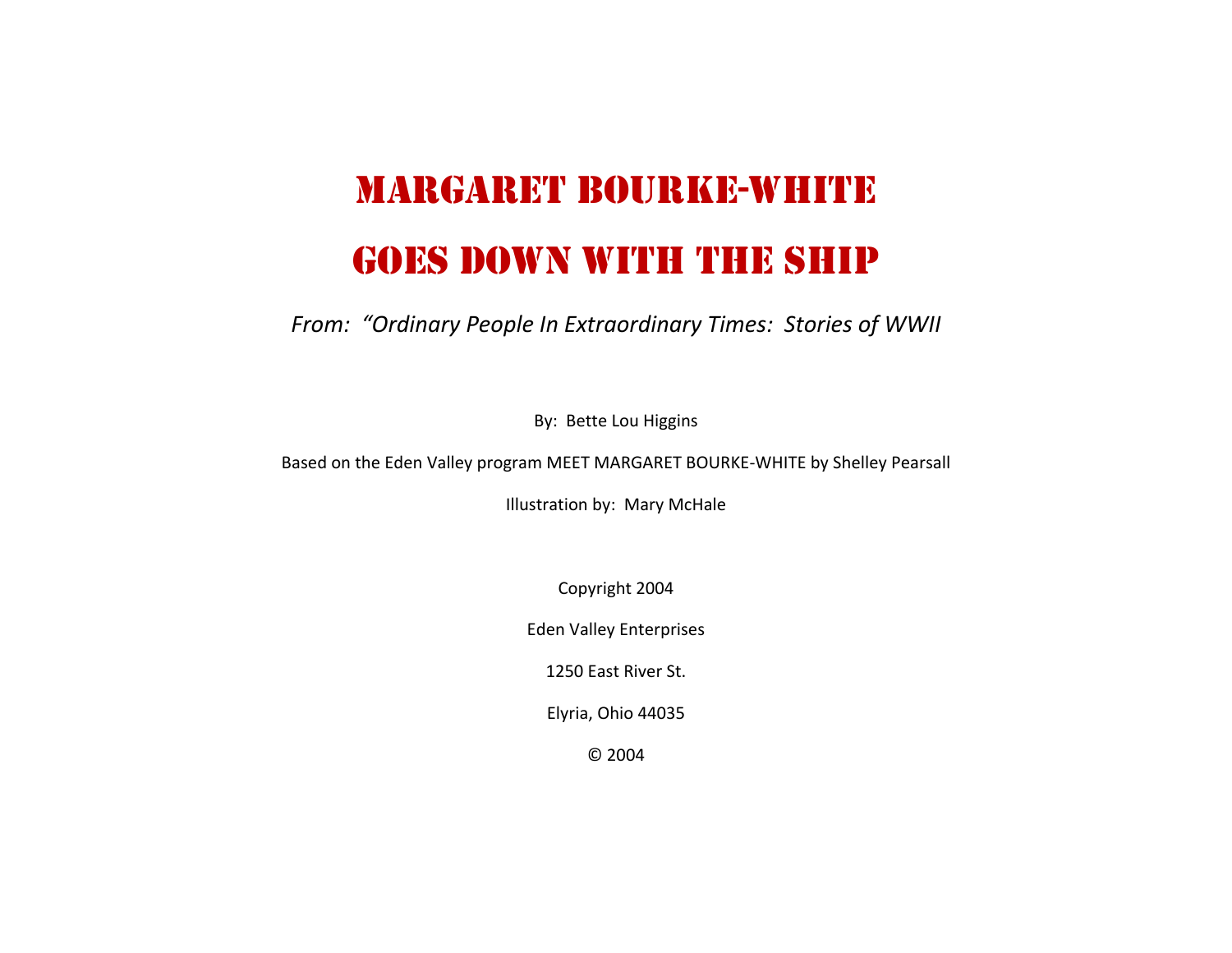Margaret Bourke-White was the first accredited female war correspondent. During World War II, she set out to get a real picture of war. Along the way, Margaret was torpedoed with 400 nurses off the coast of Africa.

None of it would have happened if the top military brass had not made the decision to send her by troop ship to Africa. Margaret wanted to fly with the heavy bomb group, but they were determined that she should travel with the troops and nurses in a convoy of ships. "Who knows what kind of resistance we'll encounter in the air," they argued. If she wanted to go to the front, she would have to travel by sea. The decision was final.

 So, she was billeted on the flagship vessel with 6,000 British and American troops and 400 nurses. There were several troop ships, an aircraft carrier, and a number of destroyers in the convoy. The ill-fated voyage began with a series of fierce storms. The wild weather raged for five days with sixty foot high waves.

One benefit of the five-day storm was that there was no danger of being torpedoed. No sub could hold its aim long enough to hit anything. But all of that changed once they sailed through the Gibraltar Straits. The weather calmed and the sea flattened. There were many hints of dark and dangerous mysteries underwater. The protective destroyers circled like a school of sharks. Sensing that something was amiss, Margaret went to check her travel bag one last time. They all kept one ready, packed with soap, extra socks, concentrated chocolate. Margaret threw out the socks and most of the chocolate, so that she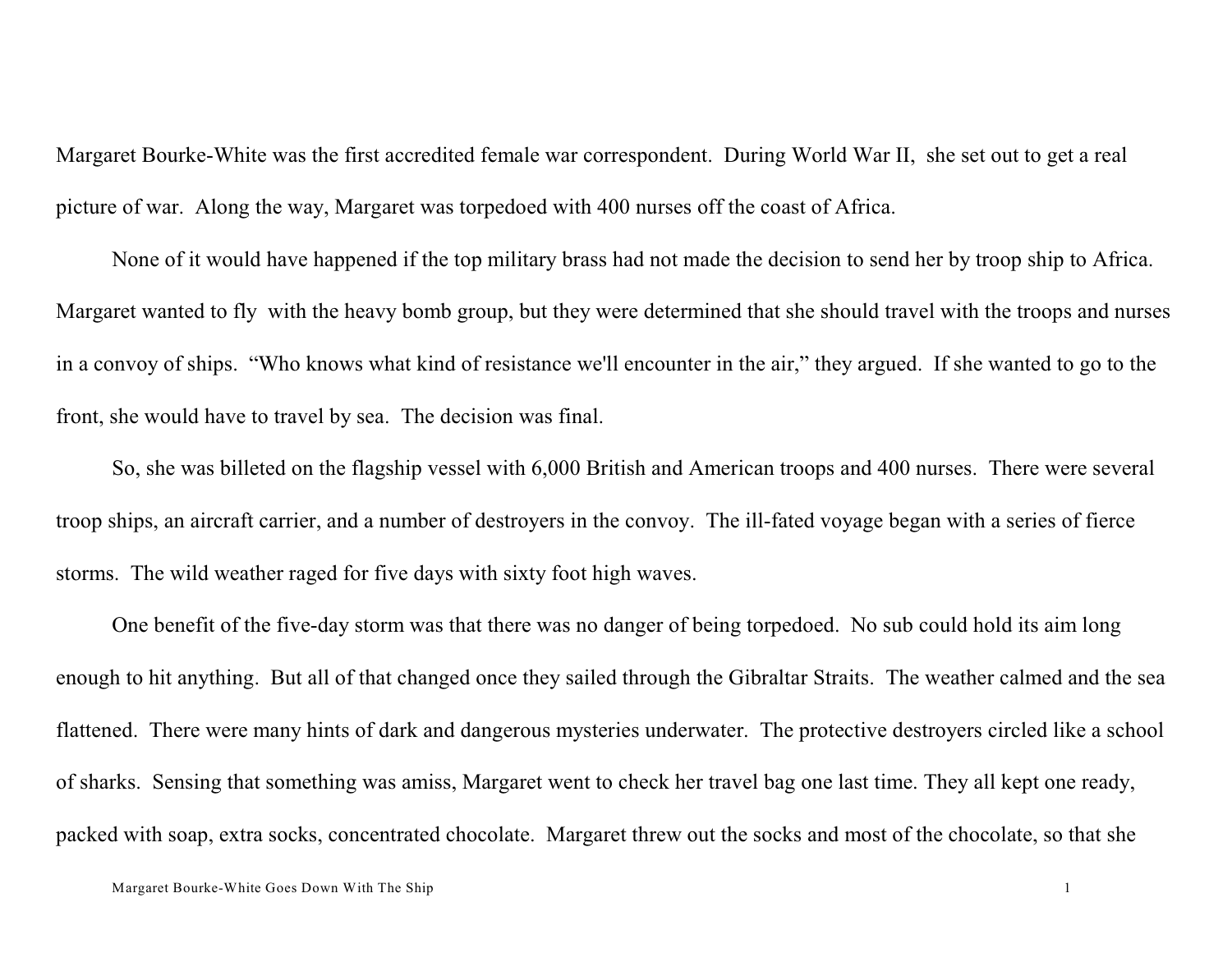could fit in a camera and a few rolls of film. She hated to leave behind the telephoto lens that had photographed almost every famous person in the world: King George, Churchill, the Pope, Chang Kai-shek, Roosevelt. Throwing the soap out, Margaret crammed the lens in. Then she visited the commanding officer of the troops and received permission to go up to an area near the Captain's bridge and cover any sort of attack on the convoy from there.

 That evening, the torpedo came softly, penetrating the ship with a dull thud. Instinctively they all knew that their ship was gravely wounded.

The sudden sharp list catapulted Margaret out of bed. Scrambling into clothes, she wished her cabin mates good luck and made a dash for the bridge area to take pictures of the attack. It was midnight and the moon was so bright that it gave the illusion of morning light. Wonderful light for photographs.

 The ship tilted underfoot like a giant silver tea tray. A solitary crewman ran toward Margaret and told her to get to the lifeboat station, and ran off before she could explain that she had permission to be there from the commanding officer. Suddenly a blurred voice came through the loudspeaker. At first Margaret couldn't catch the meaning, and then the words became clear -- "Abandon ship!"

 Thoughts of work gave way to thoughts of survival. Lifeboat No. 12 suddenly seemed like the most important place in the world to be, and during Margaret's long journey down the deck, she dreaded reaching the station only to find it had already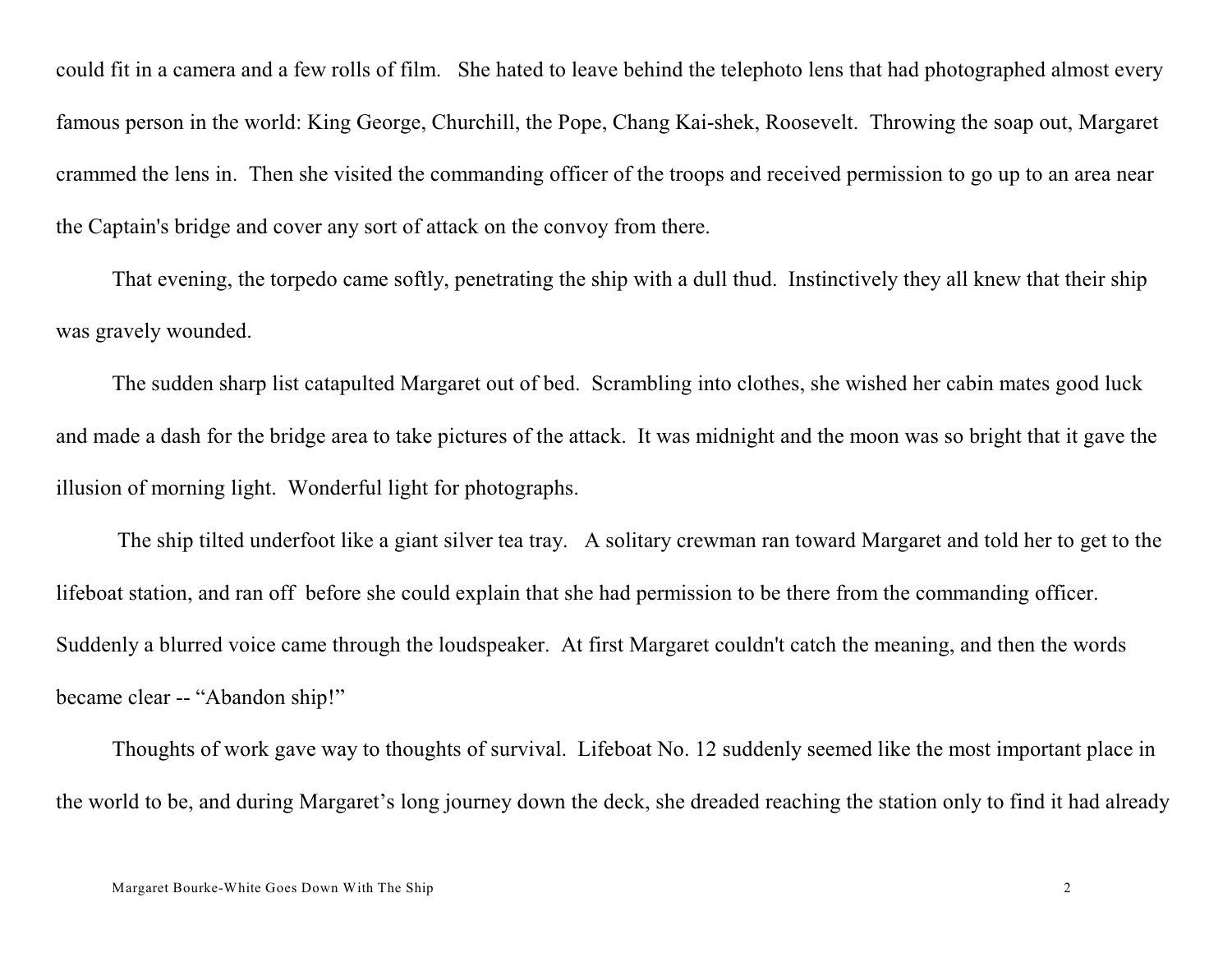been launched.

In reality, Lifeboat No. 12 **would** have been launched, if it hadn't been flooded with splash from the torpedo, and the crew members were afraid it wouldn't stay afloat. They stood on the deck and discussed what to do. One of the nurses was trembling with such intensity, that her entire body was shaking from head to foot. Margaret realized how dry **her** mouth was and thought, "This is one time in your life when you don't have the faintest idea what is going to happen to you. There's a 50 percent chance you will live and there is a 50 percent chance you will die."

The crew decided to take the risk and climbed into the lifeboat to find themselves up to their waists in water. During the quivering, rocking descent, the photographer could think of nothing but the magnificent pictures she could **not** take. For her, the most indelible image that could **not** be photographed was the one of the sinking ship viewed from the dangling lifeboat - with a backdrop of moonlit cumulus clouds. It is a scene that would always haunt her.

Their rudder broke when they reached the water, and it seemed as if they would never pry themselves from the suction of the big ship. When they were finally free, they drifted helplessly as they bailed water with helmets.

It was like a waterborne theater on the ocean that night. In other boats, nurses sang "You are my sunshine" to keep their spirits up. One nurse was pulled from the water, her leg broken and her face covered in oil from the ship. A voice from a nearby destroyer echoed across the water telling them they were going to drop depth charges. It was an eerie thought that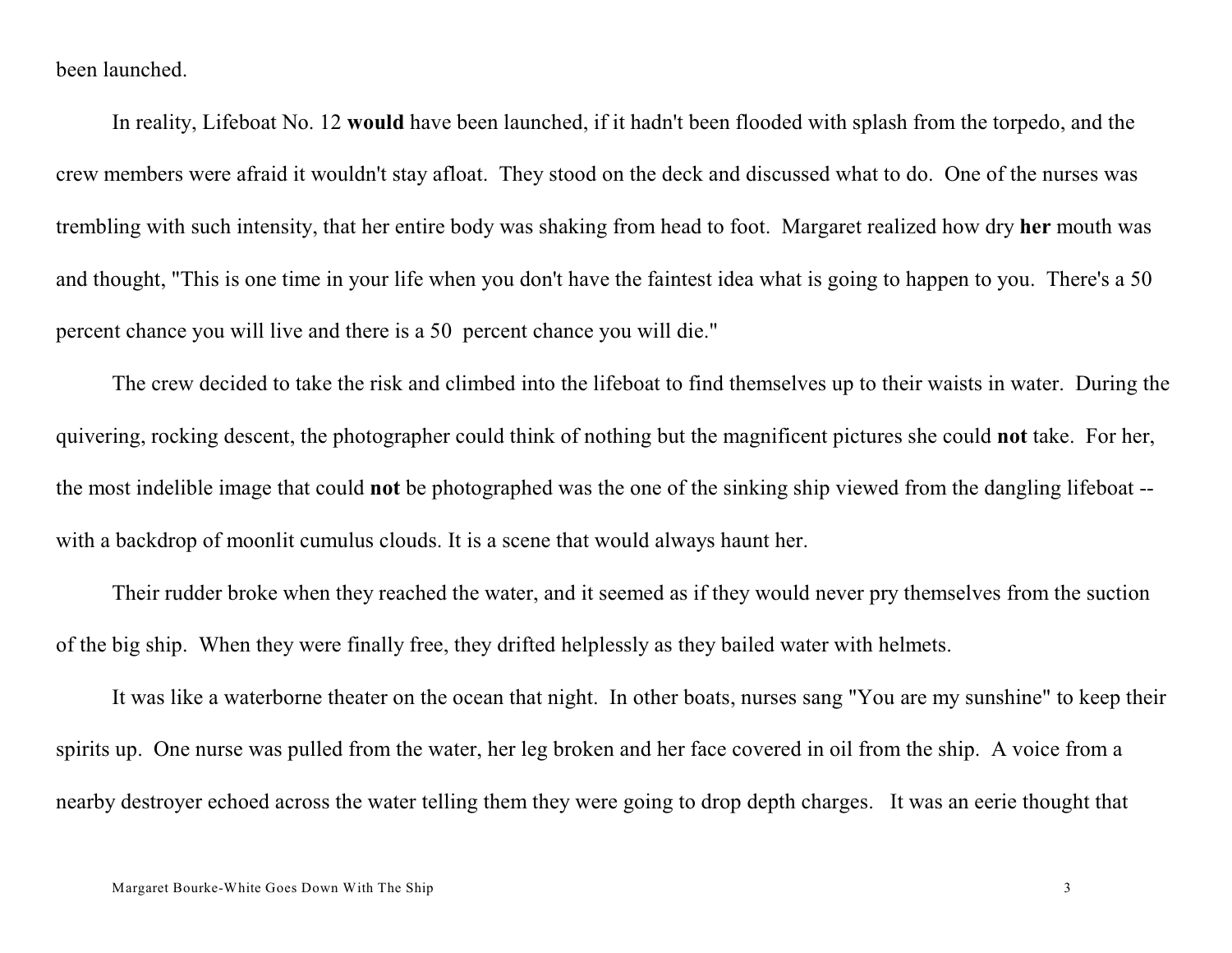submarines still lurked beneath. Then the voice announced, that for safety, they were going to sail away, and Margaret and the rest of the nurses were left in silent darkness.

 Margaret wondered what would happen if they were washed up on enemy shore. She thought about the tasty chocolate she had foolishly discarded, and the one tin of food she had **not** thrown out when she packed her cameras. The can was marked: "To be consumed when rations of any kind are not procurable."

When morning came, Margaret took a photograph of their boat -- if she had thrown out her precious food for cameras, by gosh, she was going to take pictures. By mid-afternoon, she had an even better picture to take: a photograph of them waving to an English flying boat which rescued them.

Margaret never learned how many died and how many were saved in the attack. The flagship went down the following day. She watched as her portholes melted in the heat and ran down her sides like tears.

 Margaret later said that she found it hard to describe the way she felt during this experience, especially as they waited on the deck of the doomed ship, not knowing what would happen. It as a dividing time in her life, a time that made Margaret feel a much deeper connection with her fellow man. This was a moment in which people drew upon their own secret strength and went to meet whatever fate they had to meet -- for some life, and for some, death. During the attack, two Wacs stayed to comfort the soldiers who were injured. They got out their lipsticks and their powder puffs, and put on their makeup until the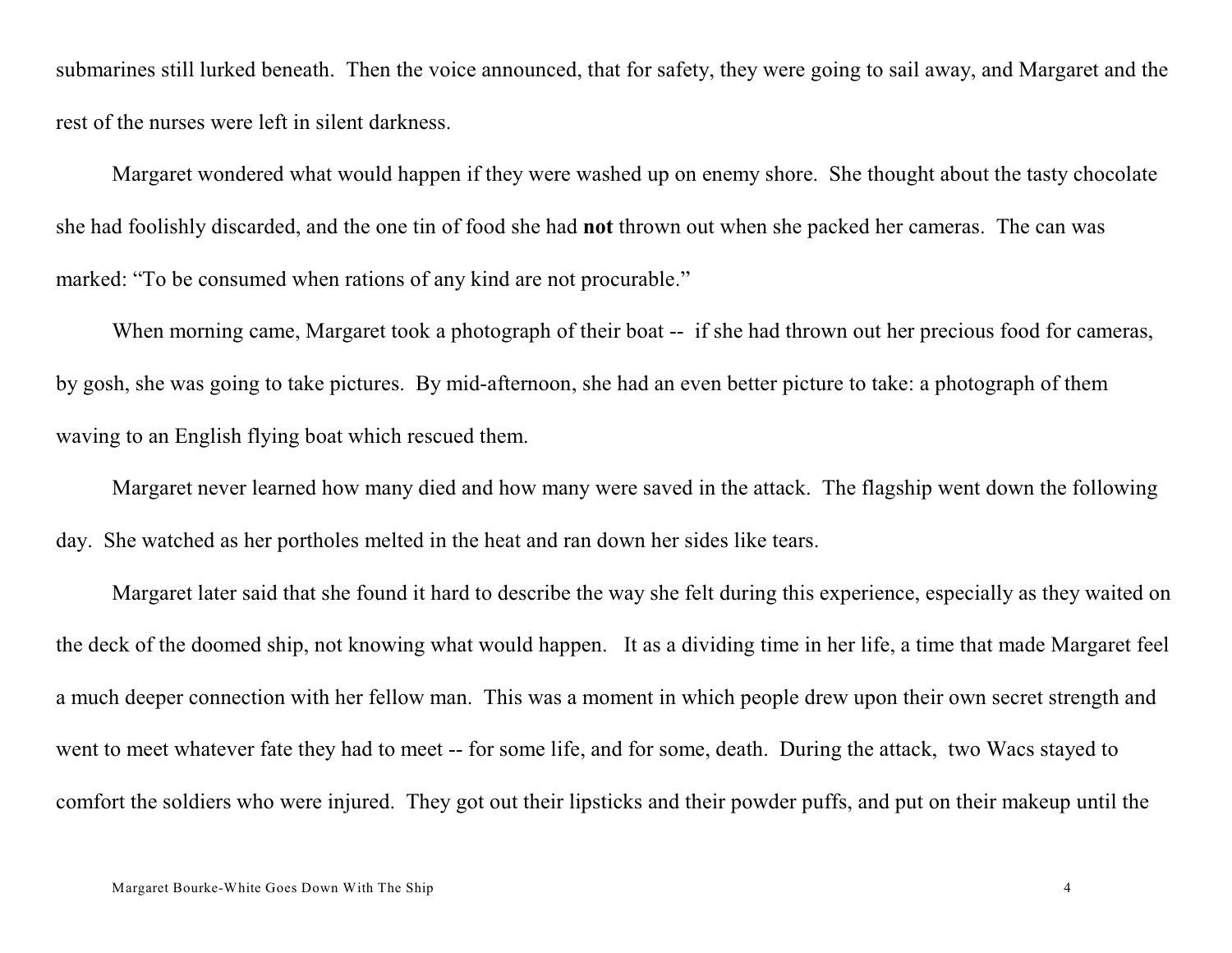men were laughing, "If a girl can put on her lipstick at a time like this, you know there isn't much for a fellow to be afraid of." And that was true.

 Margaret was to recount that story many times during her life noting that all of those who **flew**, including the top brass who ordered her onto the ship, arrived safely on the African continent with their feet dry while she and the rest of the women had to sit waist-deep in water and row part of the way.

#### **BIBLIOGRAPHY**

Bourke-White, Margaret; Portrait of Myself; Simon and Schuster; New York; 1963.

Bourke-White, Margaret; The Taste of War; Century Publishing; London; 1985; (Edited and Introduced by Jonathan Silverman).

Callahan, Sean; The Photographs of Margaret Bourke-White; Bonanza Books; New York.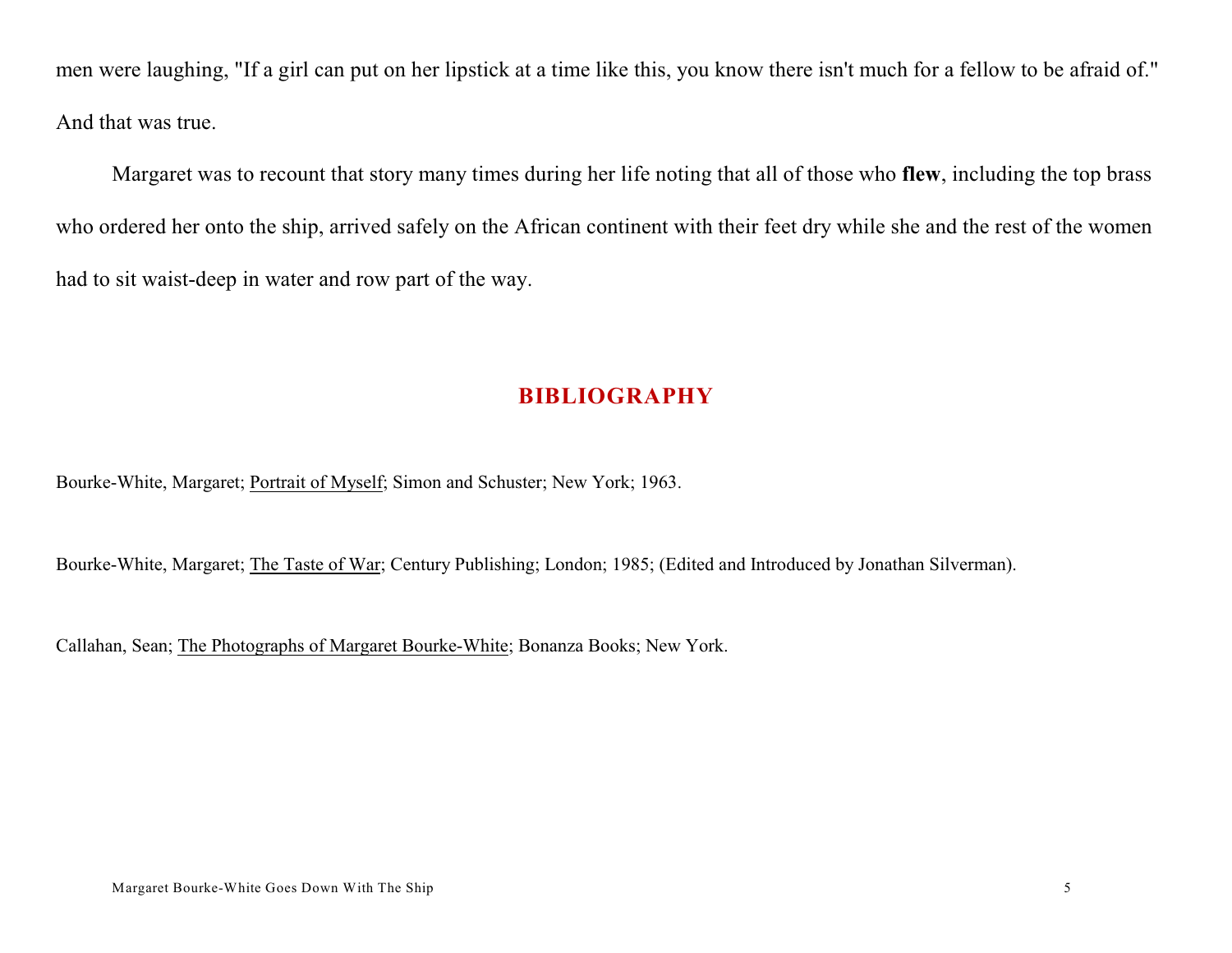

#### THE STORY OF RODGER YOUNG

BY: BETTE LOU HIGGINS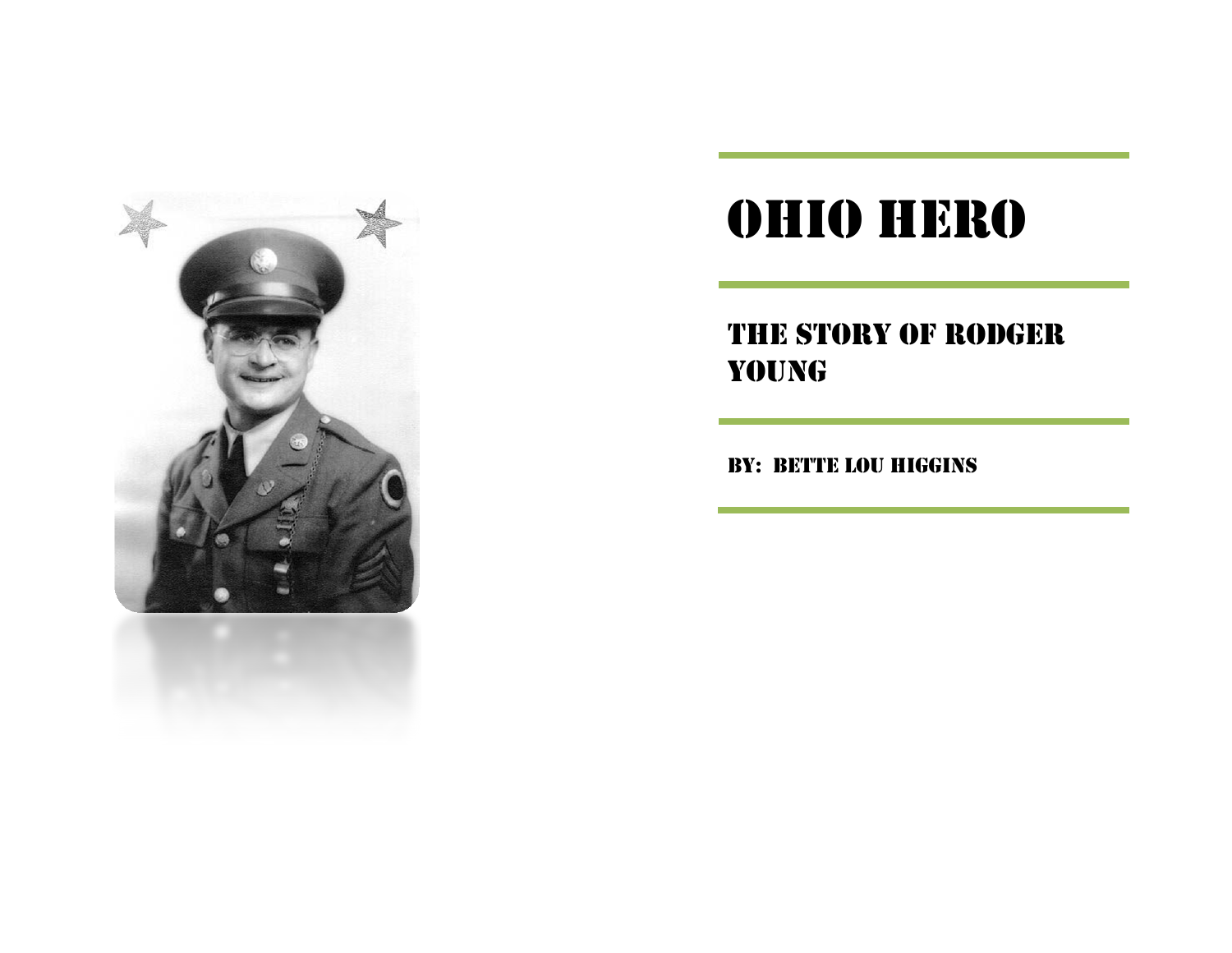#### BY: BETTE LOU HIGGINS

#### © 2006

Eden Valley Enterprises

1250 East River St.

Elyria, Ohio 44035

Copyright 2006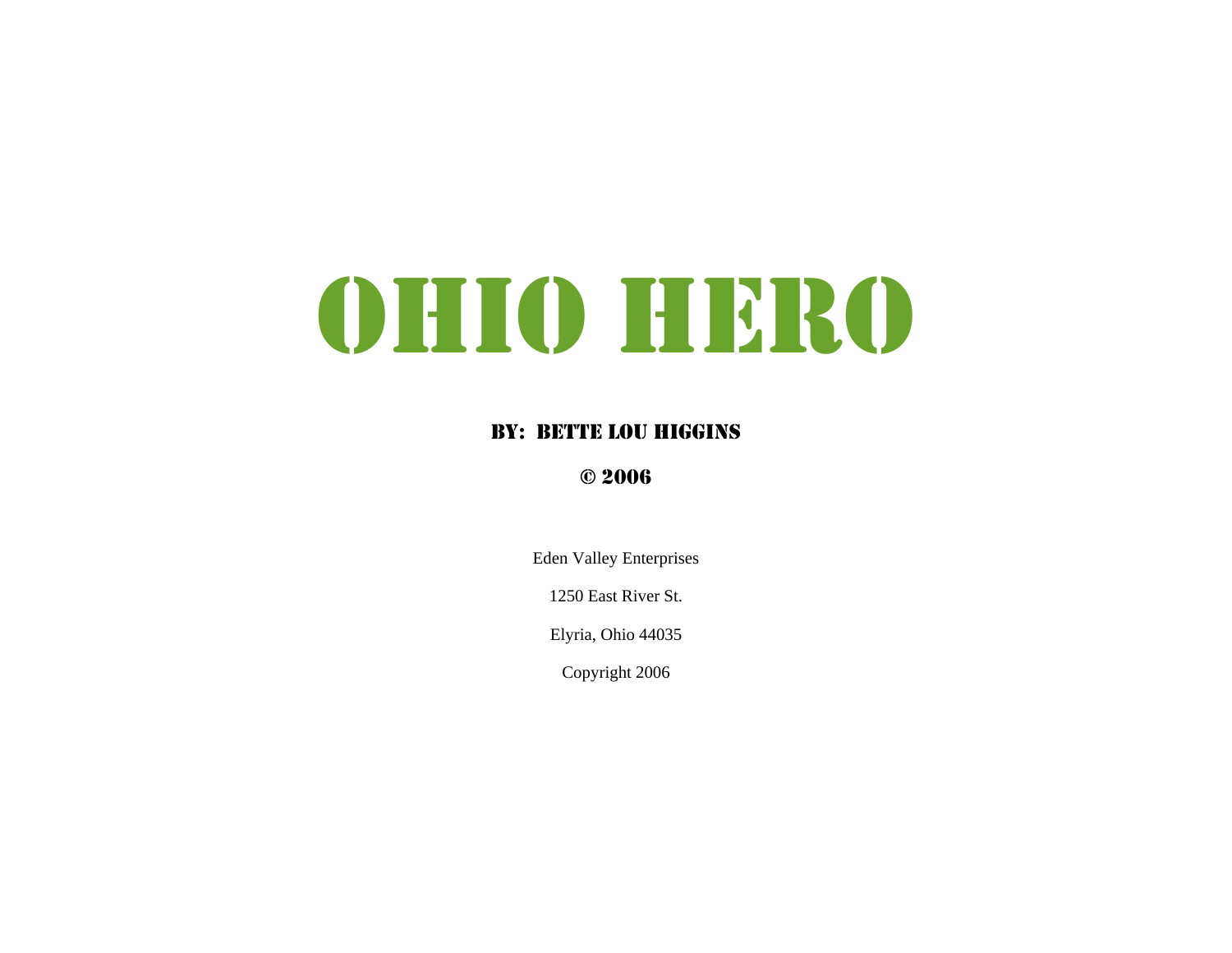During World War II, many remarkable Ohioans became heroes and this story is a tribute to all of them.

When Rodger Young of Green Springs joined the Ohio National Guard with his brother in 1939, it was simply a part-time job to provide a little extra income. Born with an abnormally large heart, suffering from worsening sight and hearing from a high school basketball game, Rodger was an unlikely soldier, but the National Guard provided him a way of helping to support his family and an opportunity to serve his country. But the part-time job suddenly became full-time with the attack on Pearl Harbor. By the summer of 1943, Rodger and most of the rest of his former Ohio National Guardsmen were sent to Guadalcanal for planned assaults on the Solomons. By this time, Rodger had worked his way up to Staff Sergeant, but the preparations for war in the jungle made it clear to him that his physical problems could put his fellow soldiers in jeopardy. Though he was proud of the yellow sergeant stripes he wore, he knew he needed to do something to protect his men. So in late June, 1943 Staff Sergeant Young went to talk to his Regimental Commander. "Sir, I would like to request permission to be reduced to the rank of private." The commander was a bit shocked at the request and asked why the Sergeant wanted to be busted. Swallowing his pride, Young replied that his ears were going bad, "I can't hear very well any more and I don't want any of my men killed ... because of me." But the Commander did not consider the struggle the young Sergeant had gone through to come to this decision and thought he merely wanted a way out of the fight. Rodger said that if he thought he would be left out of the fighting because of this he would just drop the whole thing. So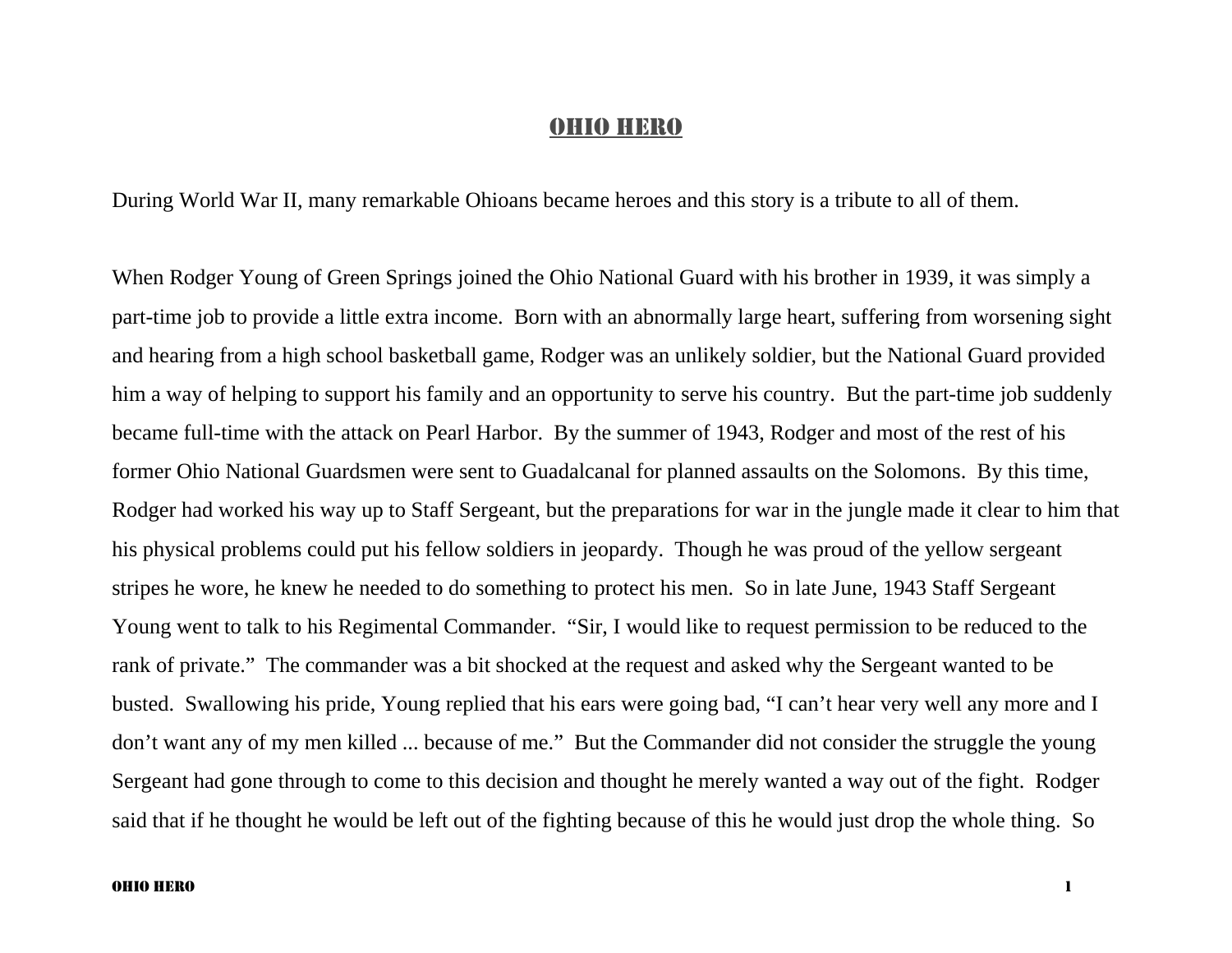the company physician was asked to check out Young's condition. He reported to the Commander that indeed the Sergeant was approaching deafness. He even recommended that Young be sent to a field hospital. The Commander apologized for doubting him, but Young refused to be sent away from his unit and rejoined his friends in the field and his boyhood friend, Sergeant Walter Rigby, became the new private's commander.

By July 27<sup>th</sup> the Infantry had battled its way to the foot of Horseshoe Hill. Private First Class Frank Petrarca from Cleveland was kept busy with calls of "medic" all around him. Four days later Sergeant Petrarca watched as two soldiers from the old Ohio National Guard huddled in a muddy foxhole as mortar fire rained over them. The Cleveland Medic soon heard cries from the wounded. Grabbing his aid bag, he started off – knowing he would have to move over a barren hilltop, fully exposed to the enemy to reach the wounded. He went anyway. On PFC Frank Petrarca's 25<sup>th</sup> birthday he met the enemy head on. His subsequent Medal of Honor read, "Even on the threshold of death, he continued to display valor ... [as he] made a last attempt to reach his wounded comrade and fell in glorious death."

A short distance from where Frank Petrarca lay dying on that July 31<sup>st</sup>, the other Ohioans under the command of Platoon Sergeant Walter Rigby were working their way along a seemingly deserted trail. Soon the sixteen men were trapped by a Japanese emplacement. Rodger Young headed out on a suicide mission to try to save his companions. As he slithered toward the Japanese with his rifle, a burst of machine gun fire cracked into his arm

#### OHIO HERO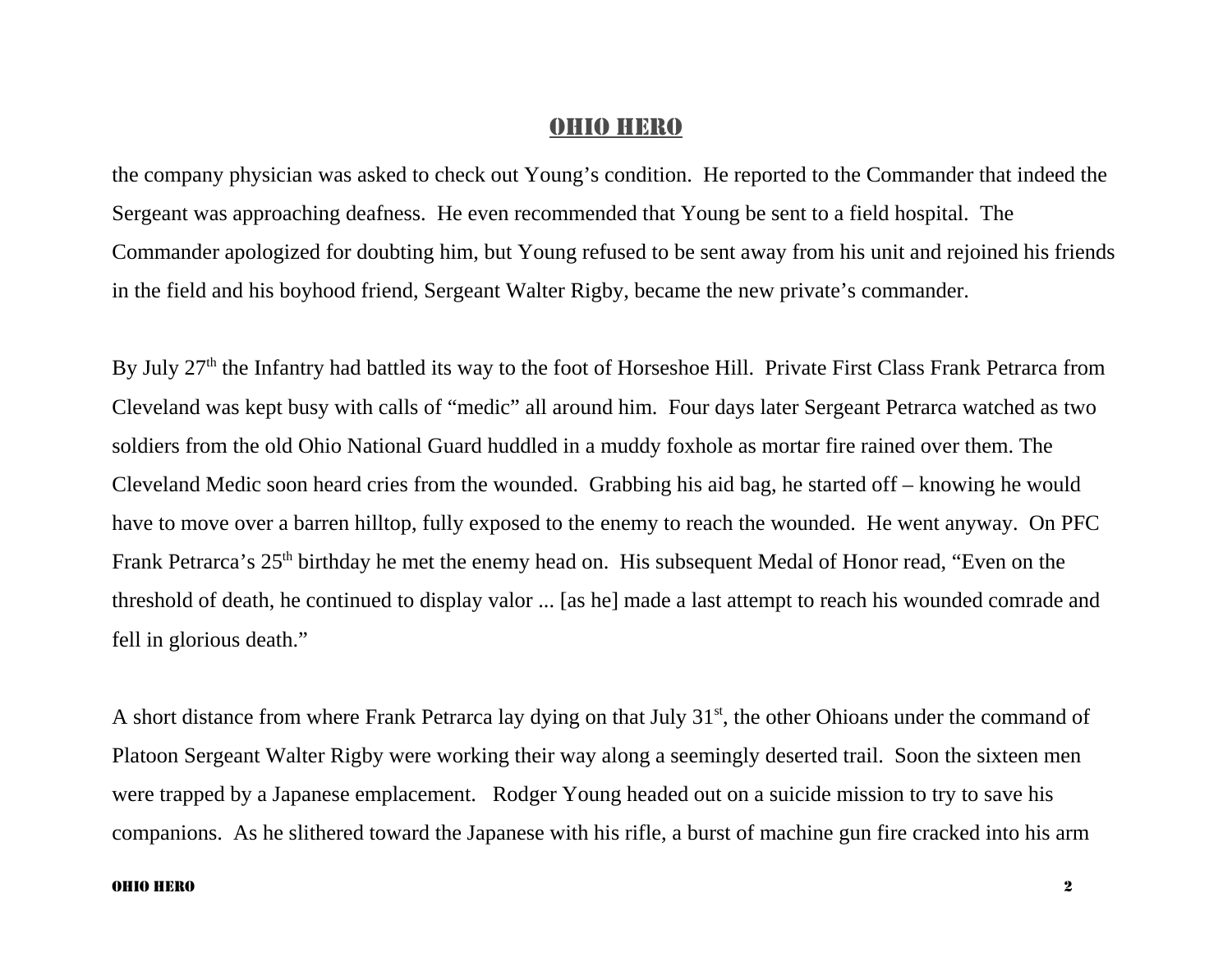and splintered the stock of his rifle. Dropping the useless weapon, Young pressed on. Another burst of fire tore into his leg from thigh to ankle -- but still he kept going. Finally he reached a shallow hole about five yards from the machine gun where the Japanese couldn't depress the muzzle of their gun far enough to get a good clean shot at him. Painfully he reached for his grenade in his belt. He pulled the pin with his teeth, reared up and lobbed the grenade toward the machine gun -- which blasted him full in the face. Rodger Young died as the grenade left his hand and landed in the center of the machine gun crew killing all five Japanese manning the weapon.

At least five Ohioans died that day – but because of Rodger Young, some came home. To the Young family in Ohio, only a letter of condolence came home along with the Medal Of Honor. Mrs. Young then sent a special request to the army asking that the family be allowed to put up a monument in the Clyde, Ohio cemetery with his old rank of Staff Sergeant listed with his name. The request was denied.

Later Broadway composer Private First Class Frank Loesser was asked to compose a song for the Infantry by his friend, E.J. Kahn, Jr., who was working as a public relations officer for the Infantry. Loesser read the Medals of Honor citations for Army PRIVATES for inspiration. He only had to read Private Rodger Young's file once. "The Ballad Of Rodger Young" became one of the most recognized hits of WWII. Ironically, had Mrs. Young's request to have her son posthumously promoted back to Staff Sergeant been successful, his story would never have been seen by Loesser and these words would never have been written:

#### OHIO HERO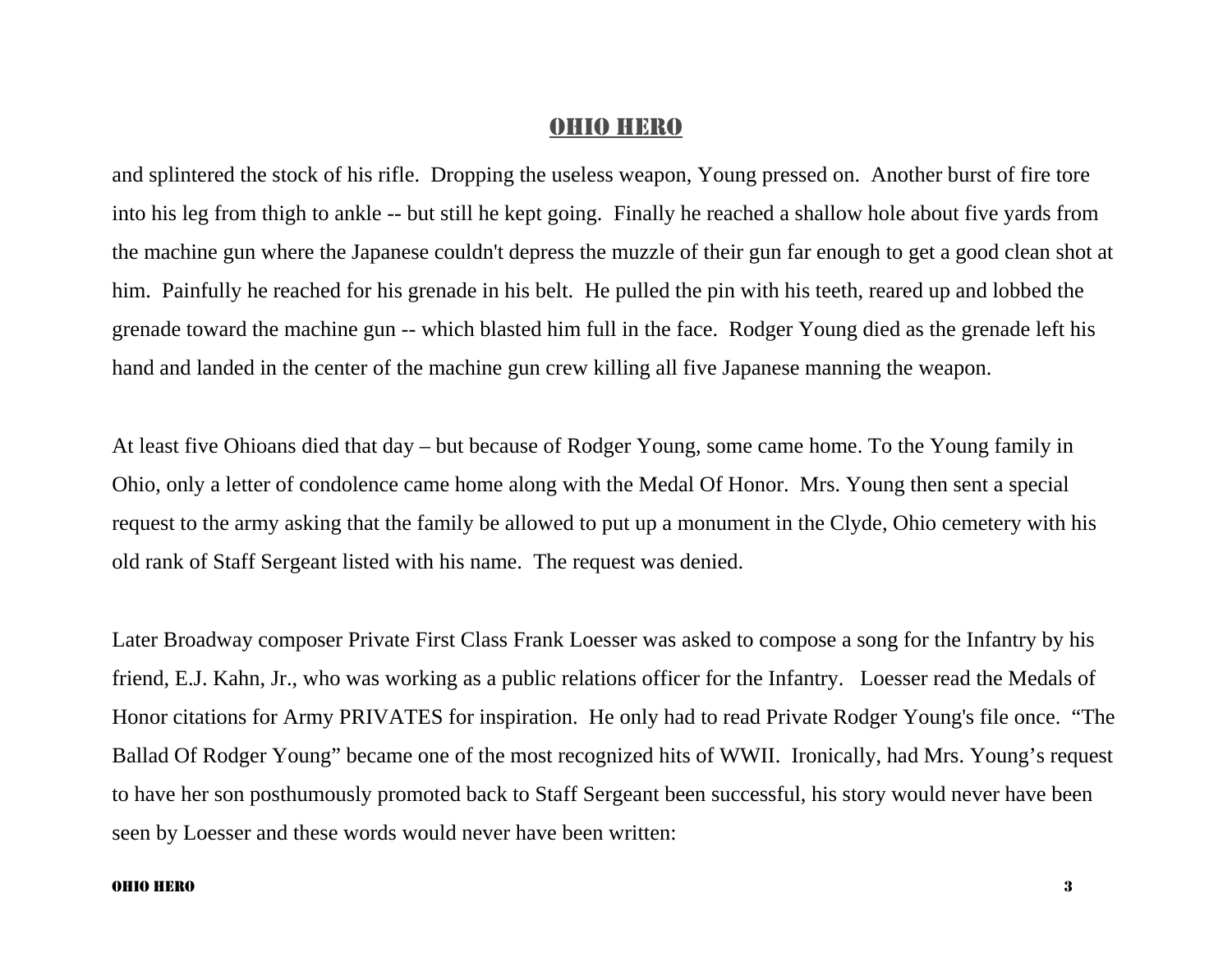"No, they've got no time for glory in the Infantry. No, they're got no use for praises loudly sung, But in every soldier's heart in all the Infantry Shines the name, shines the name of Rodger Young."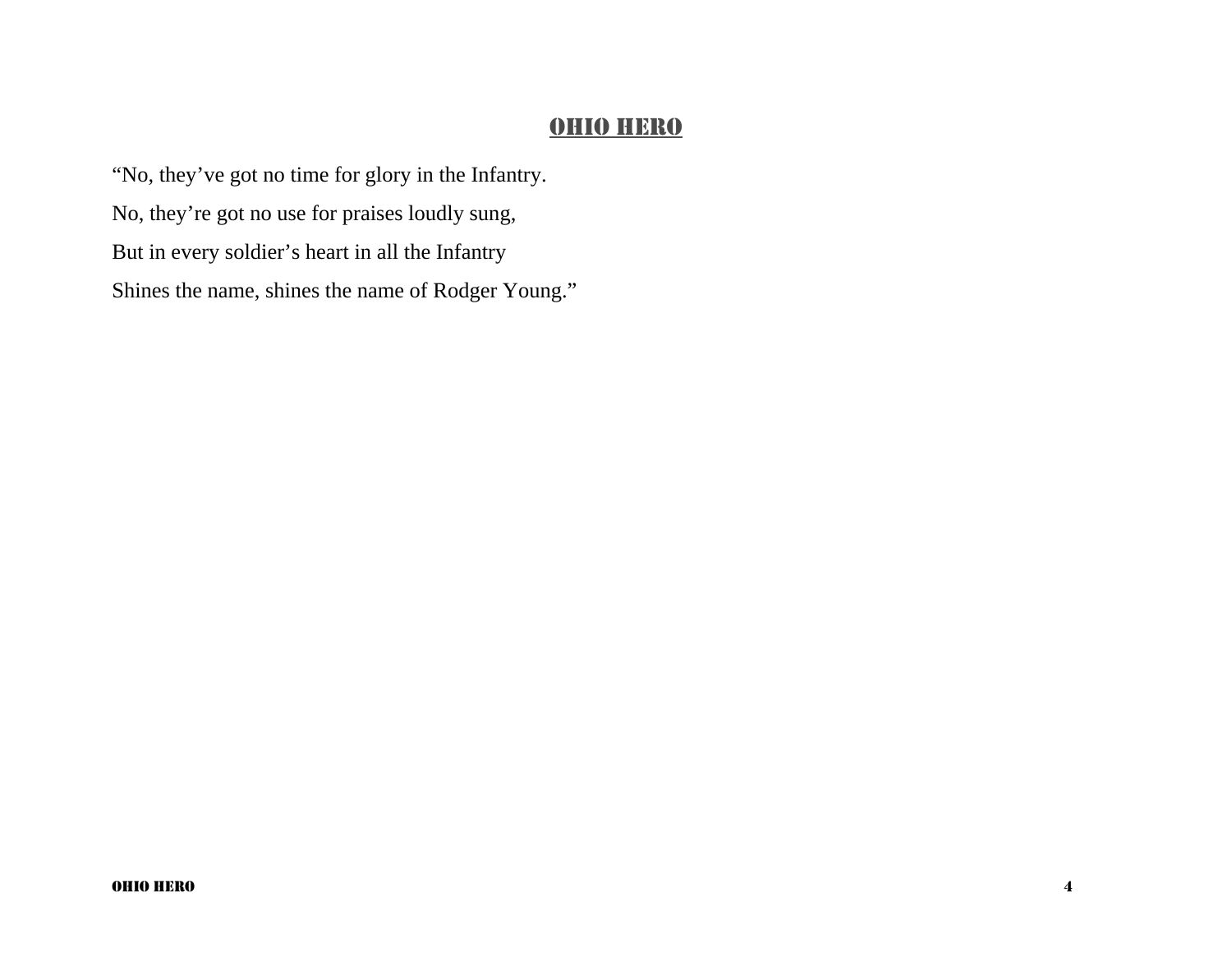#### **BIBLIOGRAPHY (Rodger Young 4/28/1918 - 7/31/1943)**

"FUZZ, the True Story of a Weekend Warrior." Home Of Heroes website. Http://homeofheroes.com/profiles\_young.html

"Rodger Young." http://www.wegrokit.com/rybio.htm

Cranson, Jeff. "Rodger W. Young: Memories of Family and Friends." *Sandusky Register*. May 27, 1984. (Sandusky County Scrapbook Website: http://www.sandusky-county-scrapbook.net/Young/Memories.htm

Frankel, Stanley A. "No Time For Glory." *Ohio Magazine*. July, 1993.

Lindsay, Cynthia. The Frank Loesser Songbook. (Pg. 60). Simon & Schuster. New York.

Cover Picture from Wikipedia: http://en.wikipedia.org/wiki/Rodger\_Wilton\_Young